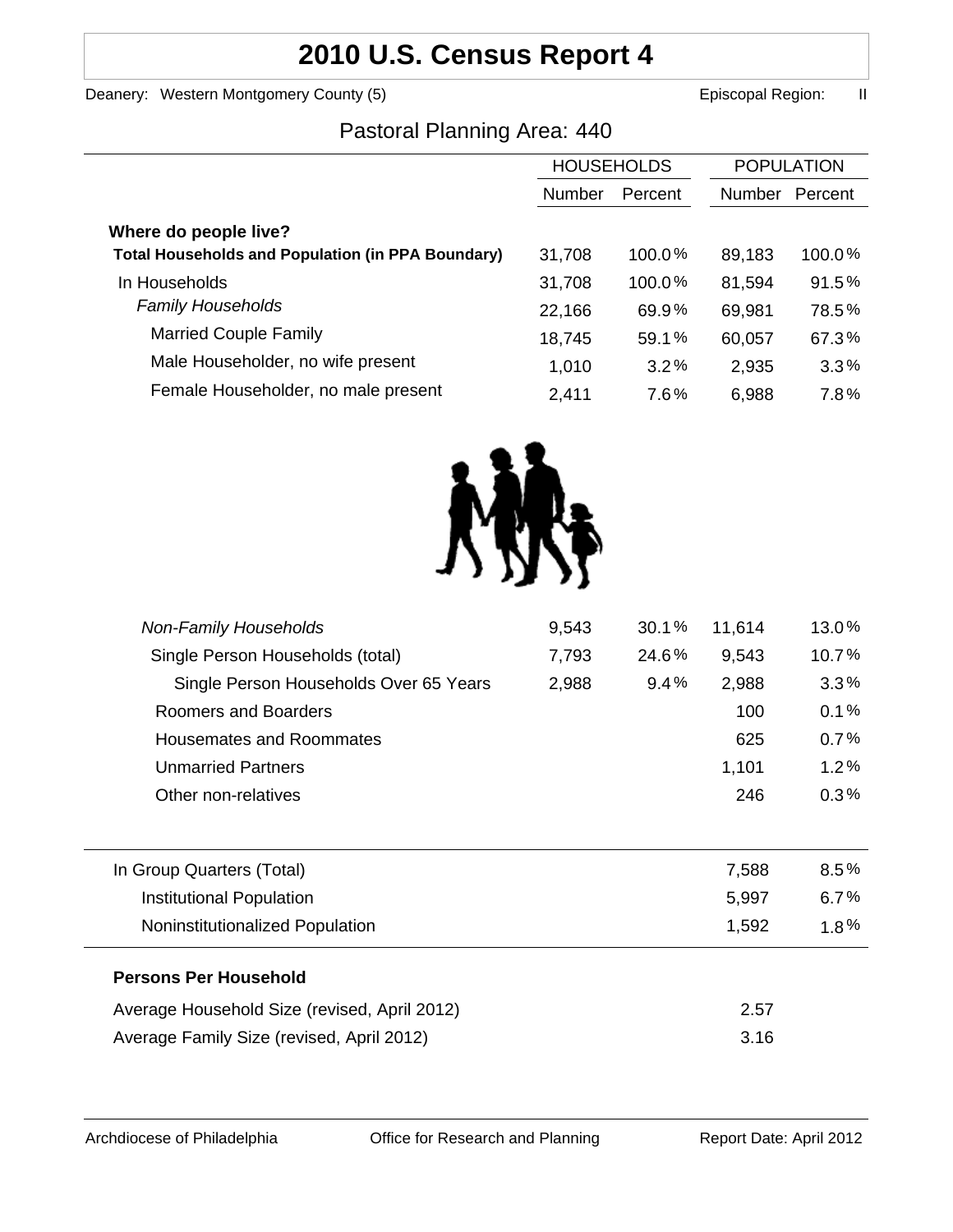# **2010 U.S. Census Report 4**

Deanery: Western Montgomery County (5) earned the control of the Episcopal Region: II

Ì

## Pastoral Planning Area: 440

|                                                   |               | <b>POPULATION</b> |
|---------------------------------------------------|---------------|-------------------|
| <b>CHILDREN - UNDER AGE 18</b>                    | <b>Number</b> | Percent           |
| Total Children - Under Age 18 (in PPA Boundary)   | 20,029        | 100.0%            |
| In Households                                     | 19,831        | 99.0%             |
| Householder or spouse is under 18                 | 1             | 0.0%              |
| With Related:                                     |               |                   |
| Married-Couple Family                             | 16,331        | 82.4%             |
| Male Householder, No Wife Present                 | 683           | 3.4%              |
| Female Householder, No Husband Present            | 1,778         | 8.9%              |
| <b>Other Related Householder</b>                  | 149           | 3.7%              |
| <b>With Non-Relatives</b>                         | 155           | 0.8%              |
| <b>Grandparent Householder</b>                    | 733           | 3.7%              |
| In Group Quarters                                 | 198           | 1.0%              |
| Institutionalized population                      | 194           | 1.0%              |
| Noninstitutionalized population                   | 4             | 0.0%              |
| <b>ADULTS - AGE 65 AND OLDER</b>                  |               |                   |
| Total Adults - Age 65 and Older (in PPA Boundary) | 11,939        | 100.0%            |
| In Households                                     | 11,341        | 95.0%             |
| Family Households:                                | 8,069         | 67.6%             |
| Is Householder or Spouse                          | 6,975         | 58.4%             |
| With Other Relative Householder                   | 147           | 1.2%              |
| With Non-Related Householder                      | 29            | 0.2%              |
| is Parent                                         | 599           | 5.0%              |
| is Parent-in-Law                                  | 318           | 2.7%              |
| In Non-family Households:                         | 3,272         | 27.4%             |
| Male Living Alone                                 | 844           | 7.1%              |
| Male not Living Alone                             | 83            | $0.7\%$           |
| Female Living Alone                               | 2,144         | 18.0%             |
| Female not Living Alone                           | 71            | $0.6\%$           |
| Other                                             | 130           | 1.1%              |
| In Group Quarters                                 | 599           | 5.0%              |
| Institutionalized population                      | 583           | 4.9%              |
| Noninstitutionalized population                   | 15            | 0.1%              |
| Housing Units in the Pastoral Planning Area       |               |                   |
| <b>Total Housing Units</b>                        | 33,348        | 100.0%            |
| Occupied                                          | 31,708        | 95.1%             |
| Owner-Occupied                                    | 24,793        | 74.3%             |
| Renter-Occupied                                   | 6,915         | 20.7%             |
| Vacant                                            | 1,640         | 4.9%              |

Archdiocese of Philadelphia **Office for Research and Planning** Report Date: March 2012